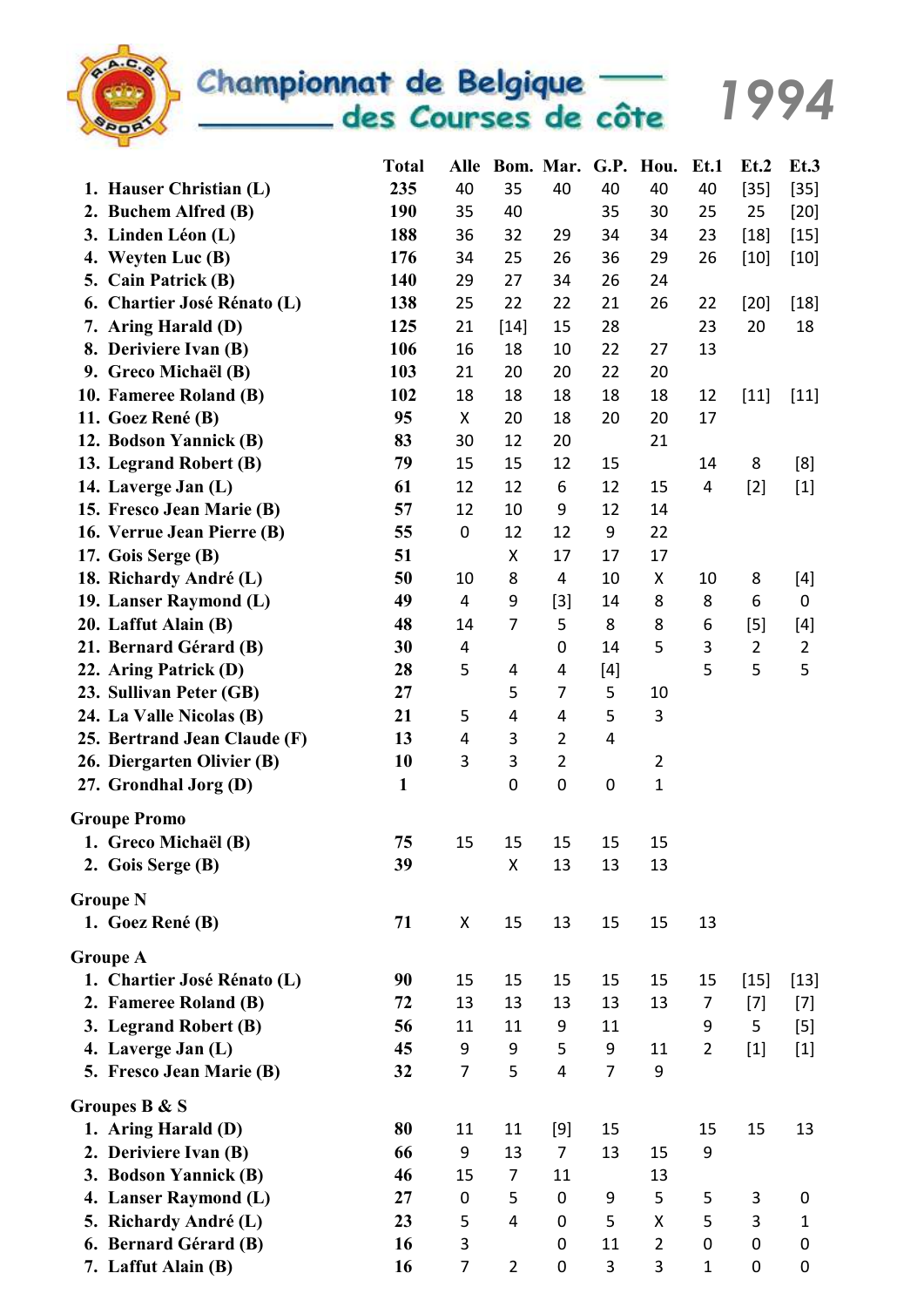|                                                | <b>Total</b>     |                         | Alle Bom. Mar. G.P. Hou. Et.1 |                   |                |                         |                | Et.2           | Et.3           |
|------------------------------------------------|------------------|-------------------------|-------------------------------|-------------------|----------------|-------------------------|----------------|----------------|----------------|
| 8. Bertrand Jean Claude (F)                    | $\boldsymbol{2}$ | $\mathbf 0$             | $\mathbf{1}$                  | 0                 | 1              |                         |                |                |                |
| 9. Aring Patrick (D)                           | $\mathbf{1}$     | $\mathbf{1}$            | 0                             | 0                 | 0              |                         | $\pmb{0}$      | 0              | 0              |
| 10. La Valle Nicolas (B)                       | $\boldsymbol{0}$ | $\mathbf 0$             | 0                             | 0                 | 0              | 0                       |                |                |                |
| <b>Grondhal Jorg (D)</b>                       | $\boldsymbol{0}$ |                         | 0                             | $\mathbf 0$       | 0              | 0                       |                |                |                |
| Diergarten Olivier (B)                         | $\boldsymbol{0}$ | $\pmb{0}$               | 0                             | 0                 |                | 0                       |                |                |                |
| <b>Groupe C</b>                                |                  |                         |                               |                   |                |                         |                |                |                |
| 1. Weyten Luc (B)                              | 82               | 15                      | 13                            | 11                | 15             | 15                      | 13             | $[5]$          | $[5]$          |
| <b>Groupe D</b>                                |                  |                         |                               |                   |                |                         |                |                |                |
| 1. Linden Léon (L)                             | 84               | 15                      | 15                            | 13                | 15             | 15                      | 11             | $[11]$         | $[11]$         |
| 2. Cain Patrick (B)                            | 65               | 13                      | 13                            | 15                | 13             | 11                      |                |                |                |
| <b>Groupe E</b>                                |                  |                         |                               |                   |                |                         |                |                |                |
| 1. Hauser Christian (L)                        | 88               | 15                      | 13                            | 15                | 15             | 15                      | 15             | $[13]$         | $[13]$         |
| 2. Buchem Alfred (B)                           | 70               | 13                      | 15                            |                   | 13             | 11                      | 9              | 9              | $[7]$          |
| 3. Verrue Jean Pierre (B)                      | 26               |                         | 4                             | 9                 | 4              | 9                       |                |                |                |
| 4. Sullivan Peter (GB)                         | 10               |                         | 1                             | 3                 | $\mathbf{1}$   | 5                       |                |                |                |
| <b>Classe Promo - 2</b>                        |                  |                         |                               |                   |                |                         |                |                |                |
| 1. Greco Michaël (B)                           | 25               | 5                       | 5                             | 5                 | 5              | 5                       |                |                |                |
| 2. Gois Serge (B)                              | 12               |                         | X                             | 4                 | 4              | $\overline{\mathbf{4}}$ |                |                |                |
| Classe N - 5                                   |                  |                         |                               |                   |                |                         |                |                |                |
| 1. Goez René (B)                               | 24               | $\pmb{\mathsf{X}}$      | 5                             | 5                 | 5              | 5                       | 4              |                |                |
|                                                |                  |                         |                               |                   |                |                         |                |                |                |
| Classe A - 3                                   |                  |                         |                               |                   |                |                         |                |                |                |
| 1. Fameree Roland (B)                          | 30               | 5                       | 5                             | 5                 | 5              | 5                       | 5              | $[4]$          | $[4]$          |
| 2. Legrand Robert (B)                          | 23               | $\overline{4}$          | $\overline{\mathbf{4}}$       | 3<br>$\mathbf{1}$ | 4              |                         | 5              | 3              | $[3]$          |
| 3. Laverge Jan (L)                             | 16               | 3                       | 3                             |                   | 3              | 4                       | $\overline{2}$ | $[1]$          | 0              |
| Classe A - 4                                   |                  |                         |                               |                   |                |                         |                |                |                |
| 1. Fresco Jean Marie (B)                       | 25               | 5                       | 5                             | 5                 | 5              | 5                       |                |                |                |
| Classe A - 5                                   |                  |                         |                               |                   |                |                         |                |                |                |
| 1. Chartier José Rénato (L)                    | 30               | 5                       | 5                             | 5                 | 5              | 5                       | 5              | $[5]$          | $[5]$          |
| Classe BS - 1                                  |                  |                         |                               |                   |                |                         |                |                |                |
| 1. Laffut Alain (B)                            | 30               | 5                       | 5                             | 5                 | 5              | 5                       | 5              | $[5]$          | $[4]$          |
| 2. Aring Patrick (D)                           | 27               | $\overline{\mathbf{4}}$ | $\overline{\mathbf{4}}$       | 4                 | $[4]$          |                         | 5              | 5              | 5              |
| <b>Classe BS - 2</b>                           |                  |                         |                               |                   |                |                         |                |                |                |
| 1. Richardy André (L)                          | 28               | 5                       | $\overline{a}$                | 4                 | 5              | X                       | 5              | 5              | $[4]$          |
| 2. Bertrand Jean Claude (F)                    | 11               | $\overline{4}$          | $\overline{2}$                | $\overline{2}$    | 3              |                         |                |                |                |
| <b>Classe BS - 3</b>                           |                  |                         |                               |                   |                |                         |                |                |                |
| 1. Aring Harald (D)                            | 27               | 4                       | 3                             | $[3]$             | 5              |                         | 5              | 5              | 5              |
| 2. Deriviere Ivan (B)                          | 22               | 3                       | $\overline{4}$                | $\overline{2}$    | $\overline{4}$ | 5                       | 4              |                |                |
| 3. Bernard Gérard (B)                          | 14               | $\mathbf 1$             |                               | $\boldsymbol{0}$  | 3              | 3                       | 3              | $\overline{2}$ | $\overline{2}$ |
| 4. Grondhal Jorg (D)                           | $\mathbf{1}$     |                         | 0                             | 0                 | $\mathbf 0$    | $\mathbf{1}$            |                |                |                |
| Classe BS - 4                                  |                  |                         |                               |                   |                |                         |                |                |                |
| 1. La Valle Nicolas (B)                        | 21               | 5                       | 4                             | 4                 | 5              | 3                       |                |                |                |
|                                                |                  |                         |                               |                   |                |                         |                |                |                |
| Classe BS - 5                                  |                  |                         |                               |                   |                |                         |                |                |                |
| 1. Lanser Raymond (L)<br>2. Bodson Yannick (B) | 22<br>20         | 4<br>5                  | 4<br>5                        | 3<br>5            | 5              | 3<br>5                  | 3              | $[3]$          | 0              |
| 3. Diergarten Olivier (B)                      | 10               | 3                       | 3                             | $\overline{2}$    |                | $\overline{2}$          |                |                |                |
|                                                |                  |                         |                               |                   |                |                         |                |                |                |